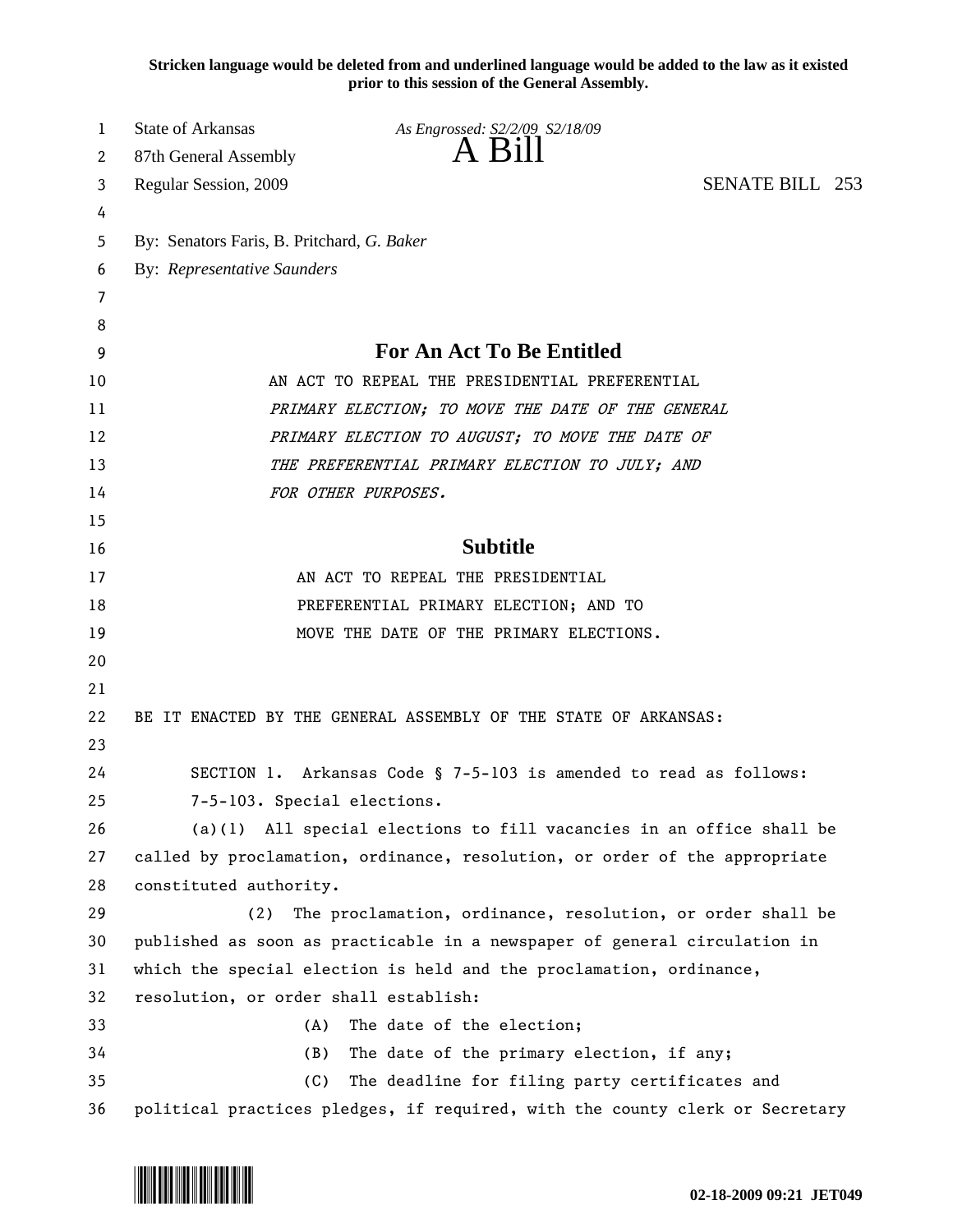```
1 of State, as the case may be, if applicable; 
 2 (D) The deadline for party conventions to select nominees, 
 3 if applicable; 
 4 (E) The deadline for parties to issue certificates of 
 5 nomination, if applicable; 
 6 (F) The deadline for candidates to file certificates of 
 7 nomination, if applicable, and political practices pledges with the county 
8 clerk or Secretary of State, as the case may be; 
9 (G) The deadline for filing as an independent candidate 
10 and the period in which petitions for independent candidacy may be 
11 circulated; 
12 (H) The deadline for filing as a write-in candidate, if 
13 applicable; 
14 (I) The deadline for drawing for ballot position by the 
15 appropriate committee or election commission, as the case may be; and 
16 (J) The date the election shall be certified by the county 
17 board of election commissioners in each county in which the election takes 
18 place and, if applicable, by the Secretary of State. 
19 (3)(A) All special elections to fill vacancies in office shall 
20 be held on the second Tuesday of any month. 
21 (B)(i) Special elections under this section in which a 
22 presidential preferential primary election, preferential primary election, 
23 general primary election, or general election is scheduled to occur shall be 
24 held on the date of the presidential preferential primary election,
25 preferential primary election, general primary election, or general election. 
26 (ii) If a special election to fill a vacancy in 
27 office is held on the date of the presidential preferential primary election,
28 preferential primary election, or general primary election, the names of the 
29 candidates in the special election shall be included on the ballot of each 
30 political party, and the portion of the ballot on which the special election 
31 appears shall be labeled with a heading stating "SPECIAL ELECTION FOR 
32 _____________________________________ " with the name of the office set out 
33 in the heading. 
34 (iii) However, separate ballots containing the names 
35 of the candidates to be voted on at the special election, nonpartisan 
36 judicial elections, if applicable, and any other measures or questions that
```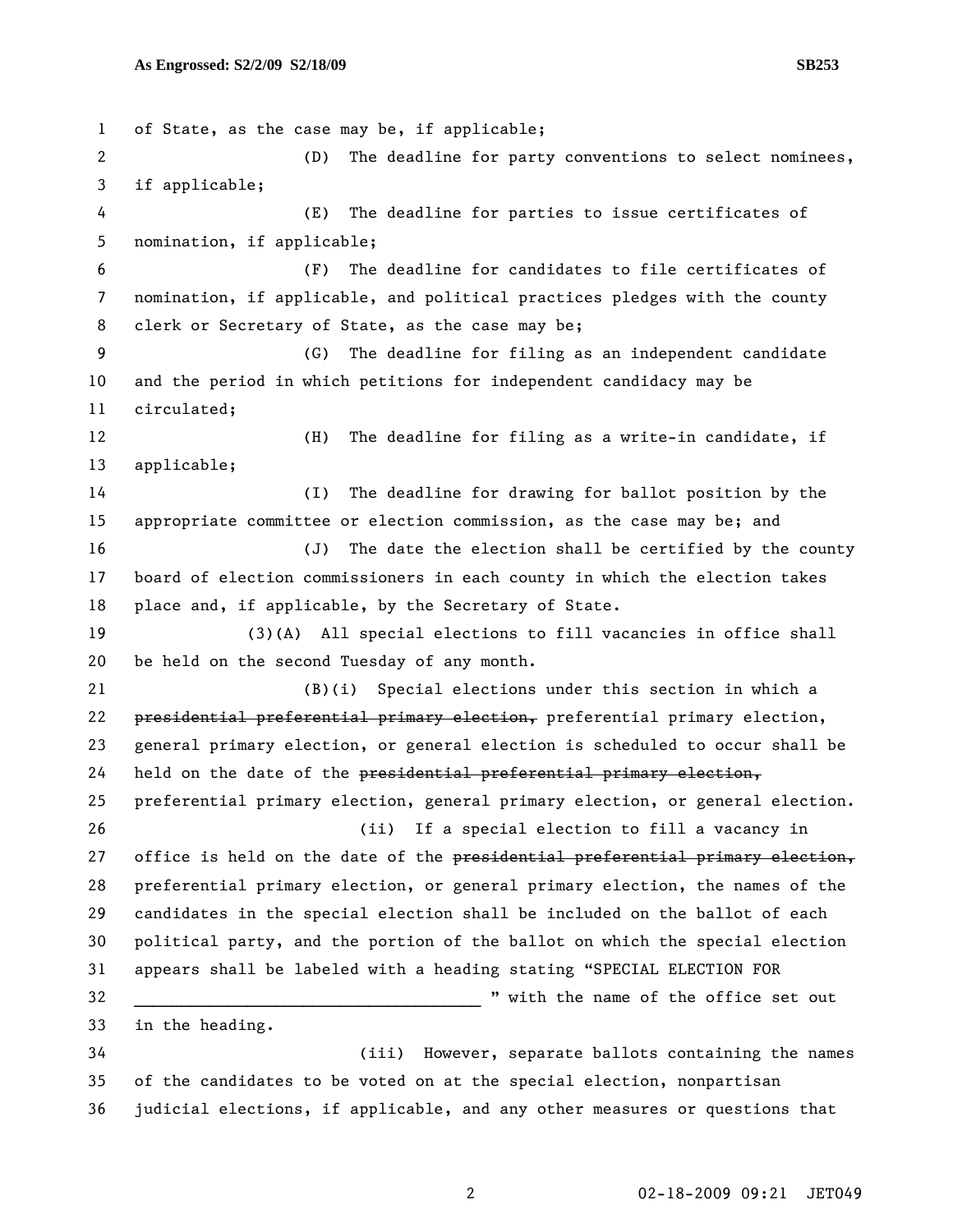1 may be presented for a vote shall be prepared and made available to voters 2 requesting a separate ballot. 3 (iv) No voter shall be required to vote in a 4 political party's presidential preferential primary, preferential primary, or 5 general primary in order to be able to vote in the special election. 6 (C)(i) If the special election is held at the same time as 7 the general election, the names of the candidates in the special election 8 shall be included on the general election ballot, and the portion of the 9 ballot on which the special election appears shall be labeled with a heading 10 stating "SPECIAL ELECTION FOR THE REGISTER RESOLUTION FOR THE REGISTER STATISTICS AND REGISTER AND REGISTER 11 the name of the office set out in the heading. 12 (ii) The county board of election commissioners may 13 include the special election on a separate ballot if the special election is 14 held at the same time as the general election and if the commission county 15 board determines that a separate ballot is necessary to avoid voter 16 confusion. 17 (D) A special election to fill a vacancy in office shall 18 be held not less than sixty-five (65) days following the date in the 19 proclamation, ordinance, resolution, or order for drawing for ballot position 20 when the special election is to be held on the date of the presidential 21 preferential primary election, preferential primary election, general primary 22 election, or general election. 23 (4) If the special election is not held at the same time as a 24 presidential preferential primary election, preferential primary election, 25 general primary election, or general election, the special election shall be 26 held not less than fifty (50) days following the date in the proclamation, 27 ordinance, resolution, or order for drawing for ballot position. 28 (5)(A) All special primary elections required for an election to 29 fill a vacancy in office shall be held on the second Tuesday of any month, 30 and special primary elections held under this section in months in which a 31 presidential preferential primary election, preferential primary election, 32 general primary election, or general election is scheduled to occur shall be 33 held on the date of the presidential preferential primary election, 34 preferential primary election, general primary election, or general election. 35 (B) If a special primary election in conjunction with an 36 election to fill a vacancy in office is held on the date of the presidential

3 02-18-2009 09:21 JET049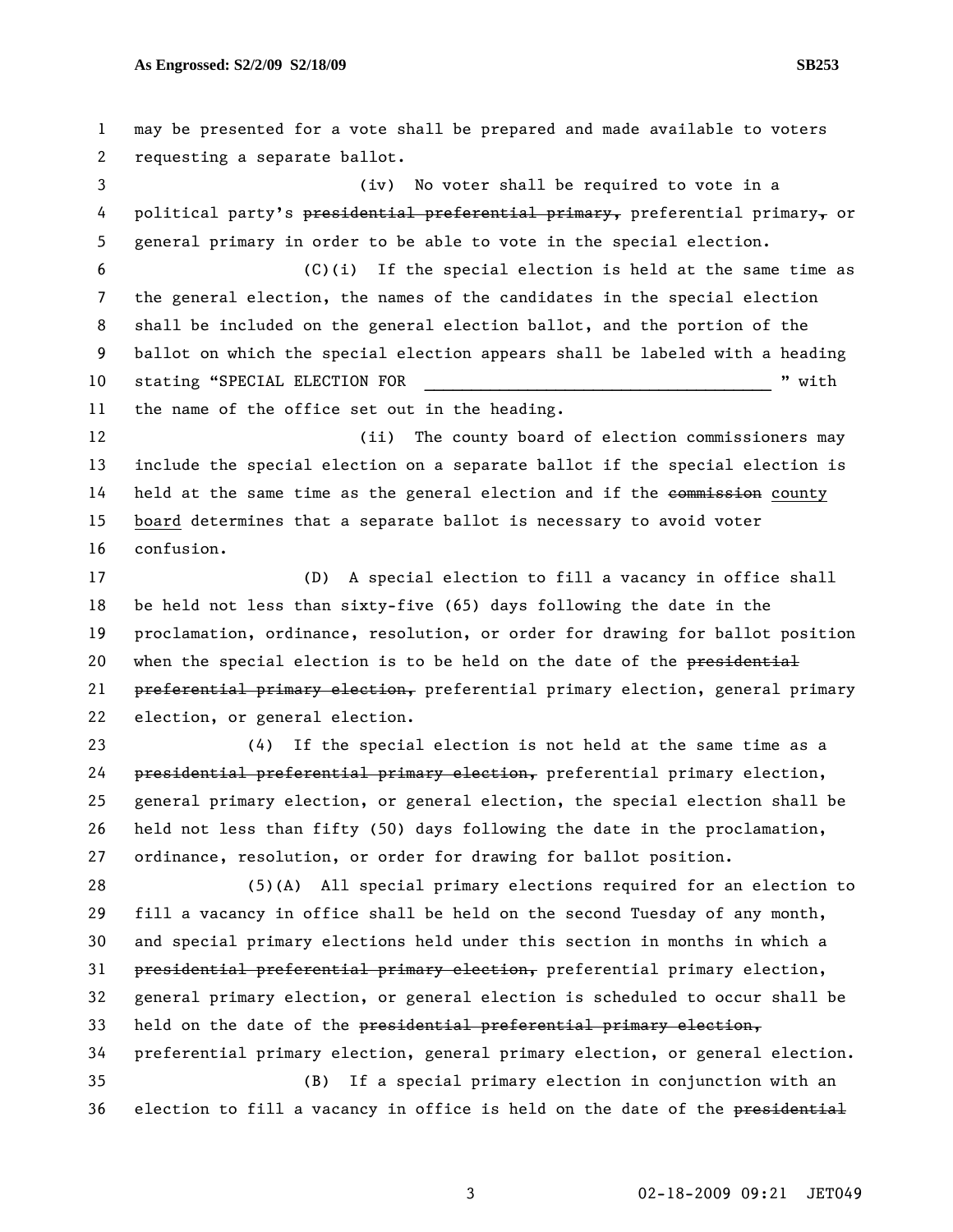1 preferential primary election, preferential primary election, general primary 2 election, or general election, the candidates to be voted upon at the special 3 election shall be included on the ballot of each political party or the 4 general election ballot, as the case may be, and the portion of the ballot on 5 which the special primary election appears shall be labeled with a heading 6 stating "SPECIAL PRIMARY ELECTION FOR 7 with the name of the party for which nomination is sought and the office set

8 out in the heading.

9 (C) The county board of election commissioners may include 10 the special primary election on a separate ballot if the special primary 11 election is held at the same time as a presidential preferential primary 12 election, preferential primary election, general primary election, or general 13 election and if the commission county board determines that a separate ballot 14 is necessary to avoid voter confusion.

15 (6) A special primary election shall be held not less than 16 sixty-five (65) days following the date in the proclamation, ordinance, 17 resolution, or order for drawing for ballot position when the special 18 election is to be held on the date of the presidential preferential primary 19 election, preferential primary election, general primary election, or general 20 election.

21 (7)(A) If the special primary election is not held at the same 22 time as a presidential preferential primary election, preferential primary 23 election, general primary election, or general election, the special election 24 shall be held not less than fifty (50) days following the date in the 25 proclamation, ordinance, resolution, or order for drawing for ballot 26 position.

27 (B) When a special primary election is called to select 28 nominees for a special election to fill a vacancy in office, the nominee 29 shall be the person who receives the highest number of votes in the special 30 primary election. There shall be no runoff after a special primary election.

31 (8) In addition to the publication of the proclamation, 32 ordinance, resolution, or order required by the provisions of this section, 33 notice of special elections to fill vacancies called under this section shall 34 be published and posted under §§ 7-5-202 and 7-5-206.

35 (b)(1) Except for special school elections held under § 6-14-102(d), 36 all special elections on measures or questions referred to the voters shall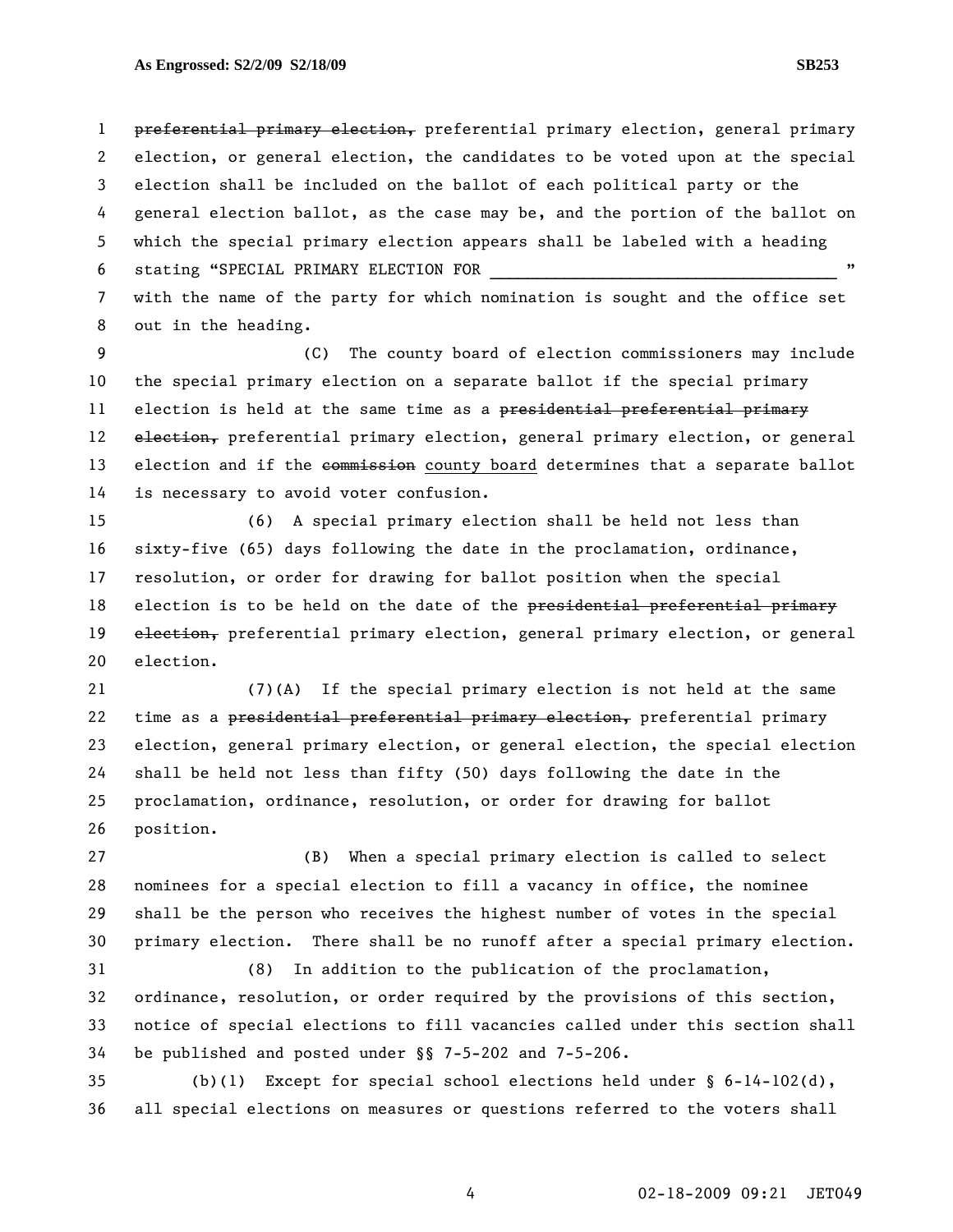1 be called by proclamation, ordinance, resolution, or order of the properly 2 constituted authority. 3 (2) The proclamation, ordinance, resolution, or order shall set 4 forth: 5 (A) The date of the special election; 6 (B) The full text of any measure or question for which the 7 election is called; 8 6 (C) Any ballot title for the measure or question for which 9 the election is called; and 10 (D) Any other information as may be required by law. 11 (3) All special elections on measures or questions shall be held 12 on the second Tuesday of any month, except special elections held under this 13 section in a month in which a presidential preferential primary election, 14 preferential primary election, general primary election, or general election 15 is scheduled to occur shall be held on the date of the presidential 16 preferential primary election, preferential primary election, general primary 17 election, or general election. Special elections scheduled to occur in a 18 month in which the second Tuesday is a legal holiday shall be held on the 19 third Tuesday of the month. 20  $(4)(A)$  If a special election is held on the date of the 21 presidential preferential primary election, preferential primary election, or 22 general primary election, the issue or issues to be voted upon at the special 23 election shall be included on the ballot of each political party. The portion 24 of the ballot containing the special election shall be labeled with a heading 25 stating "SPECIAL ELECTION ON  $\blacksquare$  " with a 26 brief description of the measure or question to be decided in the election. 27 (B) However, separate ballots containing the issue or 28 issues or candidates to be voted on at the special election and candidates 29 for nonpartisan judicial office shall be prepared and made available to 30 voters requesting a separate ballot. 31 (C) No voter shall be required to vote in a political 32 party's presidential preferential primary, preferential primary, or general 33 primary in order to be able to vote in the special election. 34 (5) A special election shall be held not less than sixty-five 35 (65) days following the date that the ordinance or resolution is adopted or 36 the date the proclamation or order is issued when the special election is to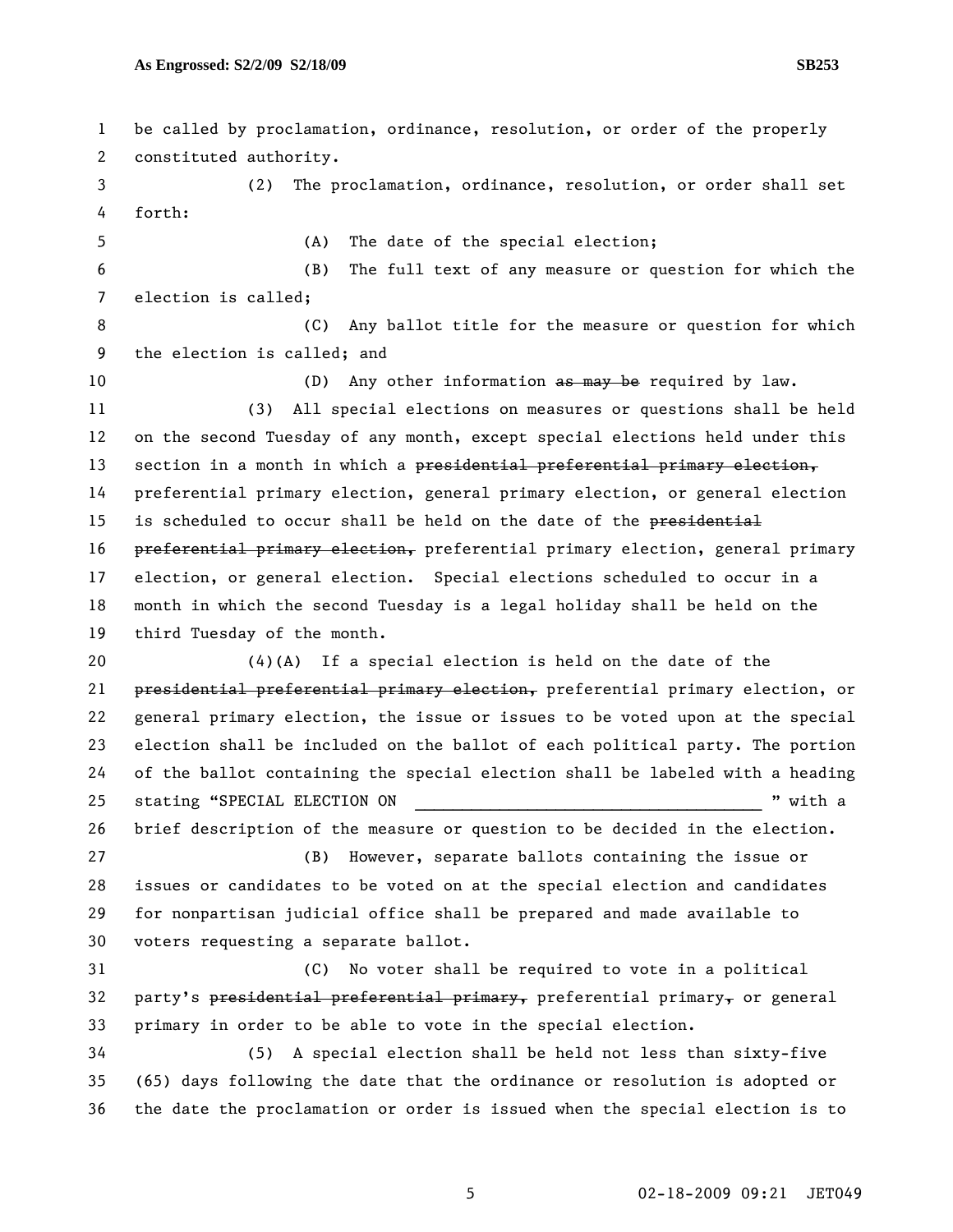1 be held on the date of the presidential preferential primary election, 2 preferential primary election, general primary election, or general election. 3 (6) If the special election is not held at the same time as a 4 presidential preferential primary election, preferential primary election, 5 general primary election, or general election, the special election shall be 6 held not less than fifty (50) days following the date that the proclamation, 7 ordinance, resolution, or order is published. 8 (7) Notice of the election shall be published and posted in 9 accordance with § 7-5-202, § 7-5-206, or as may be otherwise provided by 10 Arkansas law. 11 12 SECTION 2. Arkansas Code § 7-5-203 is amended to read as follows: 13 7-5-203. Certification of candidate lists. 14 (a) Not less than seventy five (75) seventy (70) days before each 15 general election day, the Secretary of State shall certify to all county 16 boards of election commissioners a full lists list of all United States, 17 state, and district candidates to be voted for in their respective counties 18 as the nominations have been certified to him or her nominated in party 19 primary elections, by petition, notice, or as otherwise may be provided in 20 law. 21 (b) Not less than seventy-five (75) days before each general election 22 day, the clerk of each county shall certify to the county board of his or her 23 county a full list of all county, township, municipal, and other local 24 candidates to be voted for in the county as the nominations have been 25 eertified to him or her nominated in party primary elections, by petition, 26 notice, or as otherwise provided in law. 27 (c) However, in special elections held to fill vacancies or to elect 28 officers in case of a tie vote, the certification shall issue at the time 29 specified in the writ of election issued by the appropriately constituted 30 authority. 31 32 SECTION 3. Arkansas Code § 7-5-409(f), concerning materials furnished 33 to qualified voters, is amended to read as follows: 34 (f) A designated bearer shall be allowed to pick up only two (2) 35 absentee ballots from the county clerk only during the fifteen (15) days 36 prior to a school election, special election, preferential primary election,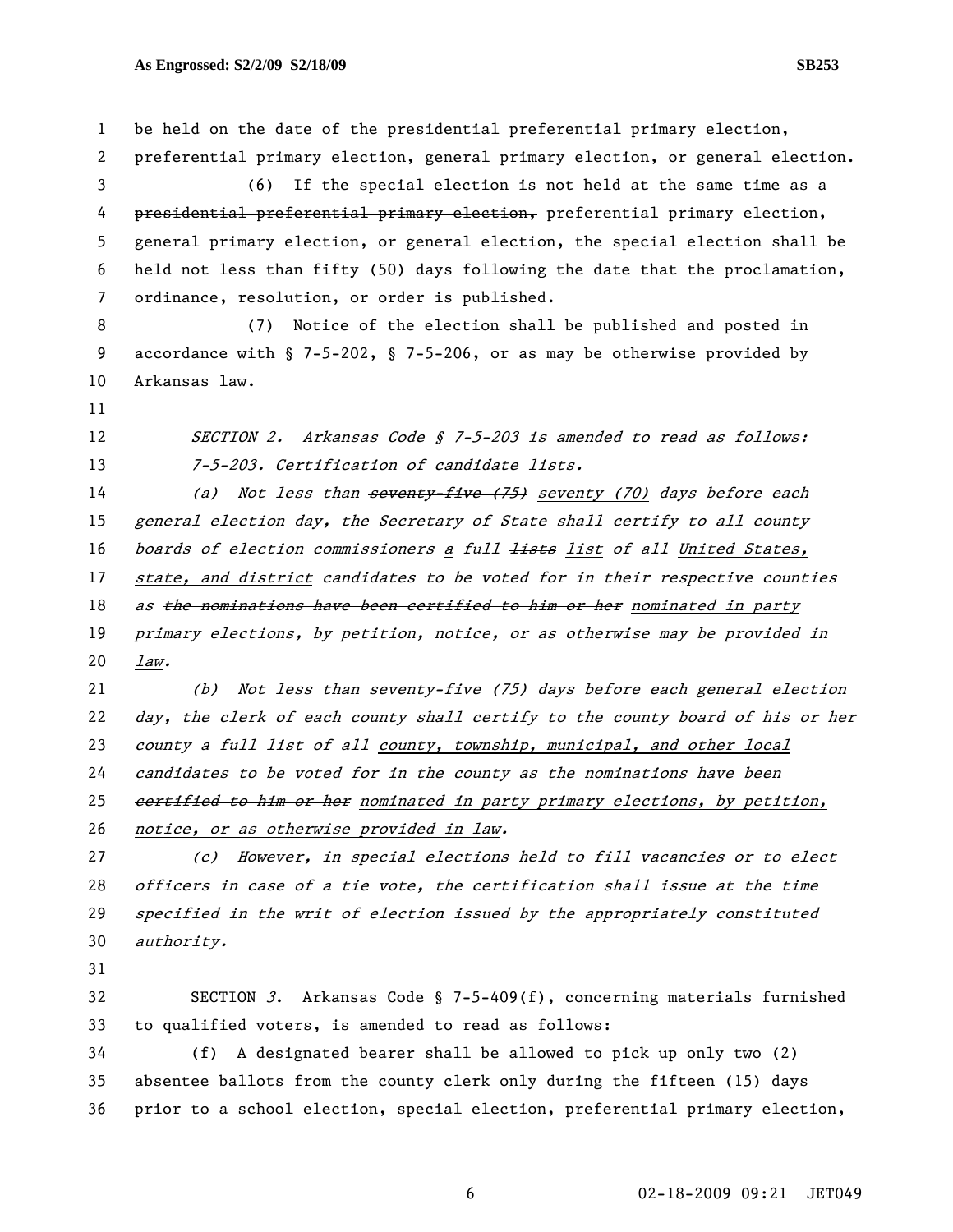1 presidential preferential primary election, or general election and seven (7) 2 days prior to a runoff election, including a general primary election. 3 4 SECTION 4. Arkansas Code § 7-5-418(a)(2), concerning availability of 5 early voting, is amended to read as follows: 6 (2) However, on all other elections, including the presidential 7 <del>preferential primary,</del> general primary, and general runoff elections, early 8 voting shall be available to any qualified elector who applies to the county 9 clerk during regular office hours, beginning seven (7) days before the 10 election and ending on the day before the election day at the time the county 11 clerk's office regularly closes. 12 13 SECTION 5. Arkansas Code § 7-7-203 is amended to read as follows: 14 7-7-203. Dates. 15 (a) The general primary election shall be held on the second Tuesday 16 in June August preceding the general election. 17 (b) The preferential primary election shall be held on the Tuesday 18 three (3) weeks prior to the general primary election. 19 (c)(1) Party pledges, if any, shall be filed and any filing fees of a 20 political party, if any, shall be paid during regular office hours in the 21 period beginning at  $12:00$  noon on the first weekday in March May and ending 22 at 12:00 noon on the seventh day thereafter before the preferential primary 23 election. 24 (2) A party certificate and the political practice pledge for 25 primary elections shall be filed with the county clerk or the Secretary of 26 State, as the case may be, during regular office hours in the period 27 beginning at  $12:00$  noon on the first weekday in March May and ending at  $12:00$ 28 noon on the seventh day thereafter before the preferential primary election. 29 (3) The name of a candidate who fails to file a party 30 certificate by the filing deadline with the Secretary of State or county 31 clerk, as the case may be, shall not appear on the ballot. 32 (4) Party pledges, if any, shall be filed, filing fees, if any, 33 shall be paid, and party certificates and political practice pledges shall be 34 filed for special primary elections on or before the deadline established by 35 proclamation of the Governor. 36 (d) At least seventy (70) days before the preferential primary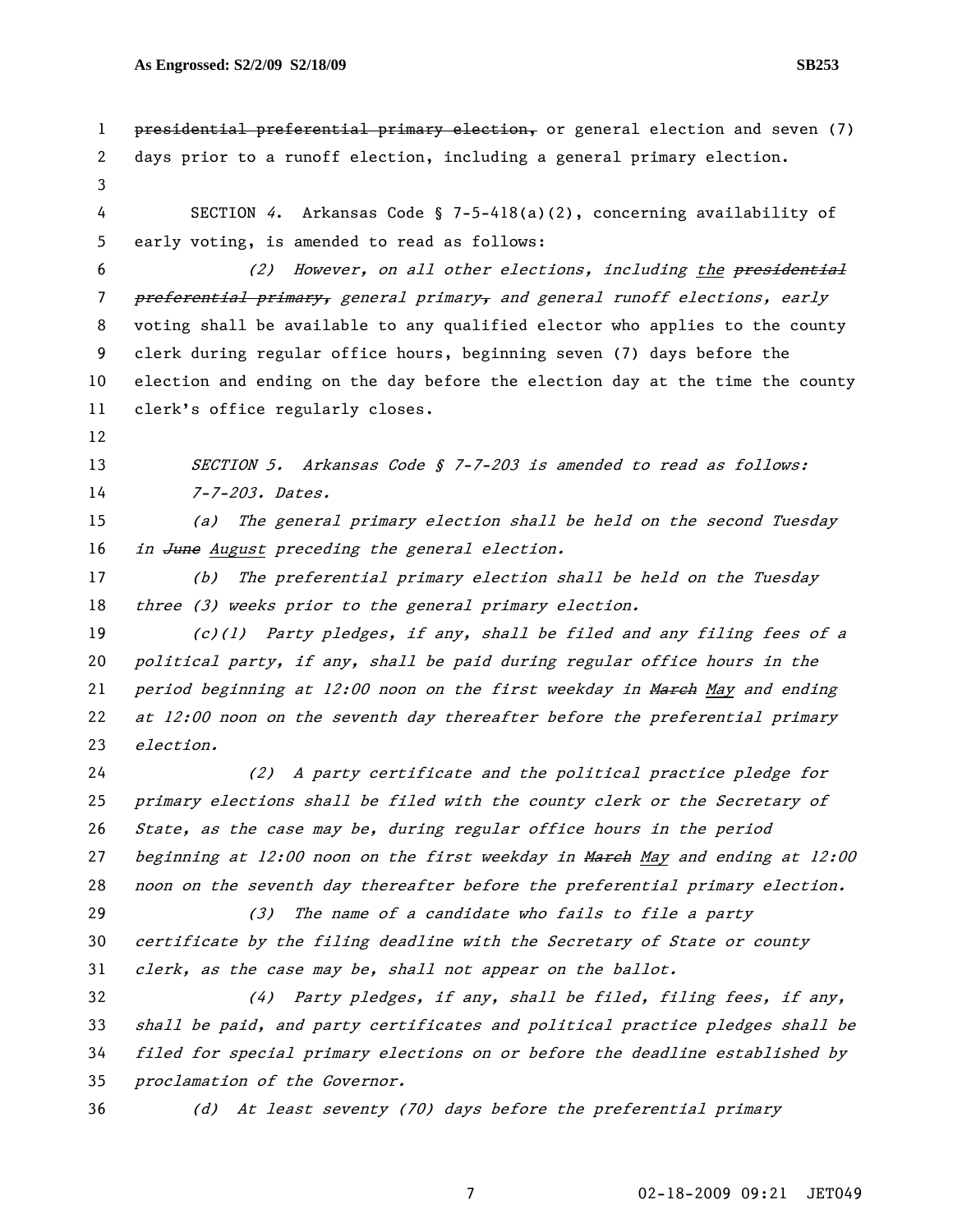## As Engrossed: S2/2/09 S2/18/09 SB253 **SB253**

election, the Secretary of State shall certify the ballot to the various county committees and to the various county boards of election commissioners with the names of all candidates who have qualified with the state committee for election by filing the party pledge and paying the filing fees of the political party within the time required by law.

 $(e)(1)$  The county board shall convene, at the time specified in the notice to the members given by the chair of the board, no later than the tenth day after each primary election for the purpose of canvassing the returns and certifying the election results.

10 (2) If no time is specified for the meeting of the county board, 11 the meeting shall be at 5:00 p.m.

12 (f) The county convention of a political party holding a primary 13 election shall be held on the first Monday following the date of the general 14 primary.

 $(g)(1)$  The county board of election commissioners shall certify to the county clerk and the county committee a list of all nominated candidates for county, township, and municipal offices, and the political parties' county 18 committee members and delegates.

(2) At the same time, the county board of election commissioners 20 shall certify to the Secretary of State, the county clerk, and the secretary of the state committee the results of the contests for all United States, state, and district offices. Immediately after ascertaining the results for 23 all United States, state, and district offices, the Secretary of State shall certify to the state committee and to the county board of election commissioners a list of all nominated candidates for the offices.

26 (h)(1)(A) The Secretary of State shall at least one hundred (100) days 27 prior to the date of the general election notify by registered mail the chair 28 and secretary of the state committee of the respective political parties that 29 a certificate of nomination is due for all nominated candidates for United 30 States, state, and district offices in order that the candidates' names be 31 *placed on the ballot of the general election.* 32 (B)(i) The state committee shall issue certificates of 33 nomination to all nominated candidates for United States, state, and district

34 offices, who shall file the certificates with the Secretary of State at least

35 ninety (90) days prior to the general election.

36 (ii) However, if the chair and secretary of the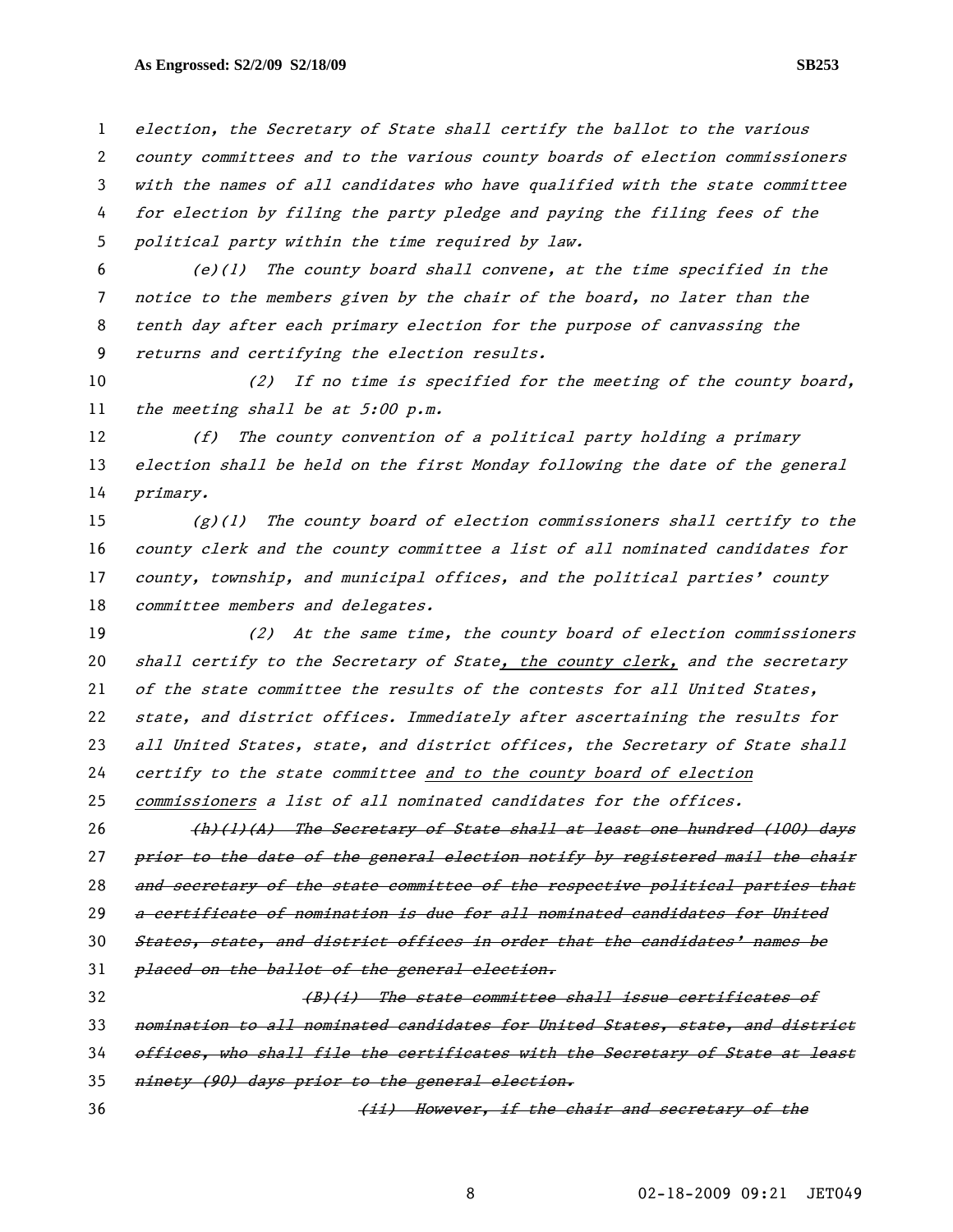**As Engrossed: S2/2/09 S2/18/09 SB253** 

| 1        | state committee of the respective political parties are not properly notified            |  |
|----------|------------------------------------------------------------------------------------------|--|
| 2        | as directed by subdivision (h)(l)(A) of this section, the failure of a                   |  |
| 3        | eandidate to file a certificate of nomination shall not prevent that                     |  |
| 4        | eandidate's name from being placed on the ballot of the general election.                |  |
| 5        | (2)(A) Each county clerk shall at least ninety (90) days prior                           |  |
| 6        | to the date of the general election notify by registered mail the chairs and             |  |
| 7        | secretaries of the county committees of the respective political parties that            |  |
| 8        | a certified list of all nominated candidates for county, township, and                   |  |
| 9        | municipal offices is due and shall be filed with the county board of election            |  |
| 10       | commissioners and the county clerk in order that the candidates' names be                |  |
| 11       | placed on the ballot for the general election.                                           |  |
| 12       | (B)(i) Each county committee shall issue the certified                                   |  |
| 13       | <del>list on behalf of those nominated candidates and submit the certified list to</del> |  |
| 14       | the county board of election commissioners and the county clerk at least                 |  |
| 15       | eighty (80) days prior to the general election.                                          |  |
| 16       | (ii) However, if the chairs and secretaries of the                                       |  |
| 17       | county committees of the respective political parties are not properly                   |  |
| 18       | notified as directed by subdivision (h)(2)(A) of this section, the failure of            |  |
| 19       | a certified list to be filed shall not prevent any candidate's name from                 |  |
|          |                                                                                          |  |
| 20       | being placed on the ballot of the general election.                                      |  |
| 21       |                                                                                          |  |
| 22       | SECTION 6. Arkansas Code § 7-8-101 is amended to read as follows:                        |  |
| 23       | 7-8-101. Primaries - General law governs.                                                |  |
| 24       | (a) All primaries, preferential and general, for the selection of                        |  |
| 25       | nominees for federal offices, including those of the United States Senators              |  |
| 26       | and Representatives, shall be held on the same date and in the same manner as            |  |
| 27       | the preferential and general primaries for state, district, county, and                  |  |
| 28       | township offices and shall be governed by the same procedure prescribed by               |  |
|          | this act.                                                                                |  |
| 30       | (b) Unless otherwise provided by Arkansas law, the presidential                          |  |
| 29<br>31 | preferential primary election shall be on the date established by the General            |  |
| 32       | Assembly and shall be governed in accordance with the laws for primary                   |  |
| 33       | elections in this state.                                                                 |  |
| 34       |                                                                                          |  |
| 35       | SECTION 7. Arkansas Code § 7-8-201 is amended to read as follows:                        |  |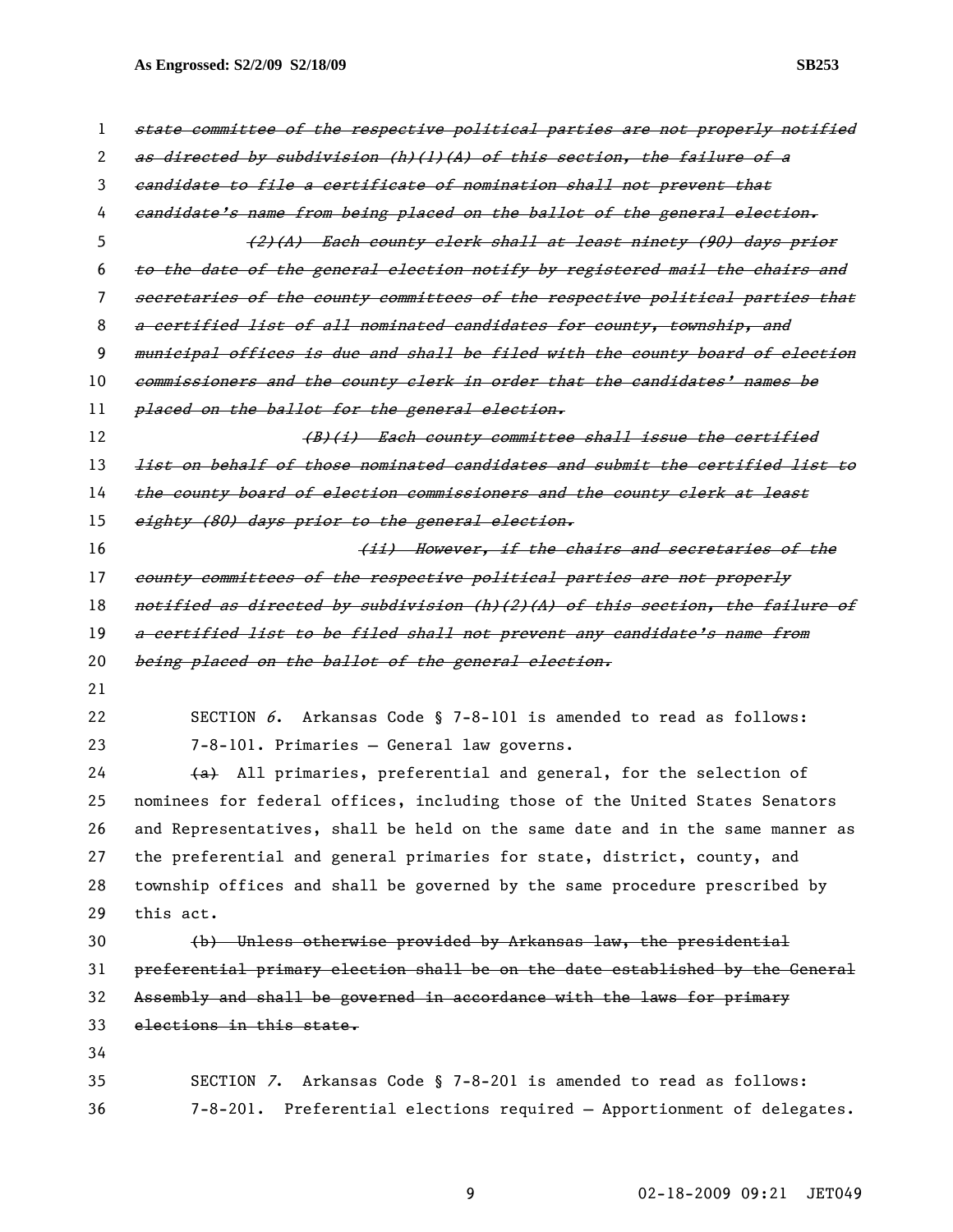1 (a)(1) Each political party in the state desiring to select delegates 2 to attend a quadrennial national nominating convention of the party to select 3 a nominee for the office of President of the United States shall hold a 4 presidential preferential primary election in the state, and the delegates to 5 the national party convention shall be apportioned to the presidential 6 candidates whose names were on the ballot at the presidential preferential 7 primary or to "uncommitted" in the proportion that the votes cast for each 8 candidate or for "uncommitted" bear to the total votes cast at the election, 9 rounded to the closest whole number. 10 (2) Presidential preferential primary elections shall be held on 11 the first Tuesday in February of the year in which the convention is held. 12 (3)(A)(i) Any person desiring to have his or her name printed on 13 the presidential preferential primary ballot as a candidate for his or her 14 party's nomination shall file a party certificate with the Secretary of State 15 during regular office hours in the period beginning at 12:00 noon on the 16 first Monday in November and ending at 12:00 noon on the fourteenth day 17 thereafter before the presidential preferential primary election. 18 18 18 (ii) The name to be printed on the ballot shall be 19 the name on the party certificate. 20 **(iii)** The Secretary of State shall not accept for 21 filing a party certificate that contains a name that does not conform to the 22 requirements of  $\frac{1}{2}$  7-7-305(c). 23 (B) Each political party shall: 24 (i) Be responsible for determining the 25 qualifications of candidates seeking to appear on the presidential 26 preferential primary ballot of each political party; 27 **Example 27 (ii)** Provide necessary applications for candidacy; 28 and 29 **Example 29 (iii)** Accept and process the applications. 30 (C) The Secretary of State shall transmit to each county 31 board of election commissioners no later than sixty-five (65) days before the 32 presidential preferential primary election a certified list of the names of 33 the candidates of each political party as they are to be printed on the  $34$   $ballot.$ 35 (D)(i) Not later than sixty (60) days before the 36 presidential preferential primary election, the county board of election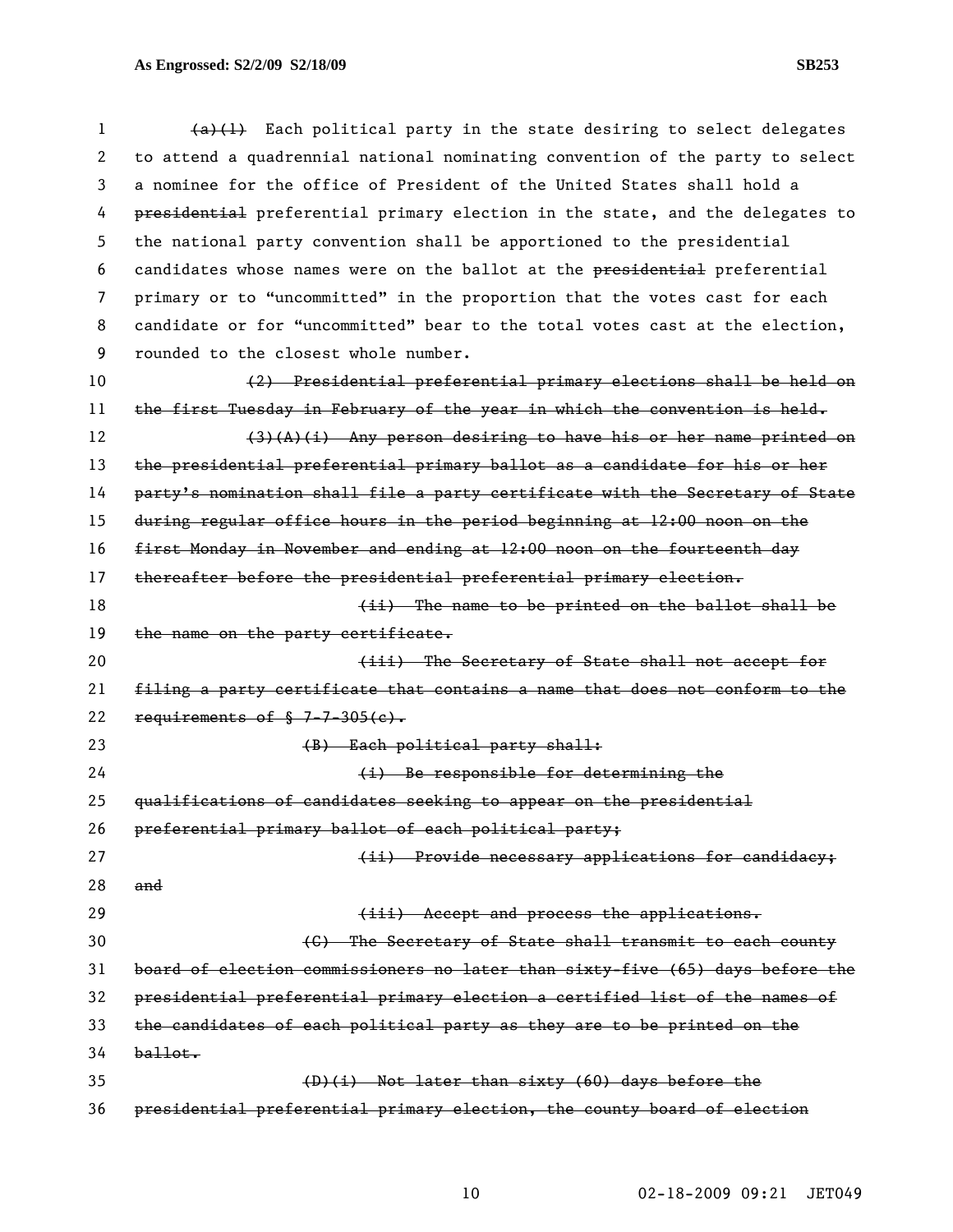**As Engrossed: S2/2/09 S2/18/09 SB253** 

| 1  | commissioners of each county shall hold a public meeting to determine by lot  |  |
|----|-------------------------------------------------------------------------------|--|
| 2  | the order in which the names of the candidates for the respective party       |  |
| 3  | primaries are to appear on the ballot.                                        |  |
| 4  | (ii) The county board of election commissioners                               |  |
| 5  | shall publish notice of the meeting at least three (3) days before the        |  |
| 6  | meeting in a newspaper of general circulation in the county.                  |  |
| 7  | (4) The cost of the presidential preferential primary election                |  |
| 8  | shall be borne by the State of Arkansas and shall be paid from an             |  |
| 9  | appropriation made to the State Board of Election Commissioners for that      |  |
| 10 | $purepose$                                                                    |  |
| 11 | $(5)$ (A) Within each county, the presidential preferential primary           |  |
| 12 | election shall be conducted by the county board of election commissioners.    |  |
| 13 | (B) The state board shall have authority to adopt rules                       |  |
| 14 | for the administration of presidential preferential primary elections         |  |
| 15 | consistent with the election laws of this state.                              |  |
| 16 | (C) The state board may withhold reimbursement of funds to                    |  |
| 17 | counties for state-funded presidential preferential primary elections for     |  |
| 18 | failure to comply with the rules developed by the state board for the         |  |
| 19 | administration of primary elections or applicable state election laws until   |  |
| 20 | all requirements are met to the satisfaction of the state board.              |  |
| 21 | (b)(1) Presidential preferential primary election procedures not              |  |
| 22 | addressed in this section shall be governed by the general election laws of   |  |
| 23 | this state, including, but not limited to, laws governing primary elections.  |  |
| 24 | (2) Party rules shall govern presidential preferential primary                |  |
| 25 | election procedures not addressed by the general election laws of this state. |  |
| 26 |                                                                               |  |
| 27 | SECTION $8$ . Arkansas Code § 7-8-204 is amended to read as follows:          |  |
| 28 | 7-8-204. Rules for selection of delegates and alternates.                     |  |
| 29 | Each political party holding a presidential preferential primary              |  |
| 30 | election in the state shall adopt appropriate rules for the selection of      |  |
| 31 | delegates and alternate delegates to the quadrennial national nominating      |  |
| 32 | convention of the party and to otherwise carry out the intent and purposes of |  |
| 33 | this subchapter.                                                              |  |
| 34 |                                                                               |  |
| 35 | SECTION 9. Arkansas Code § 7-8-302(5)(A)(i), concerning holding a             |  |
| 36 | preferential primary election in order to have the name of a political        |  |